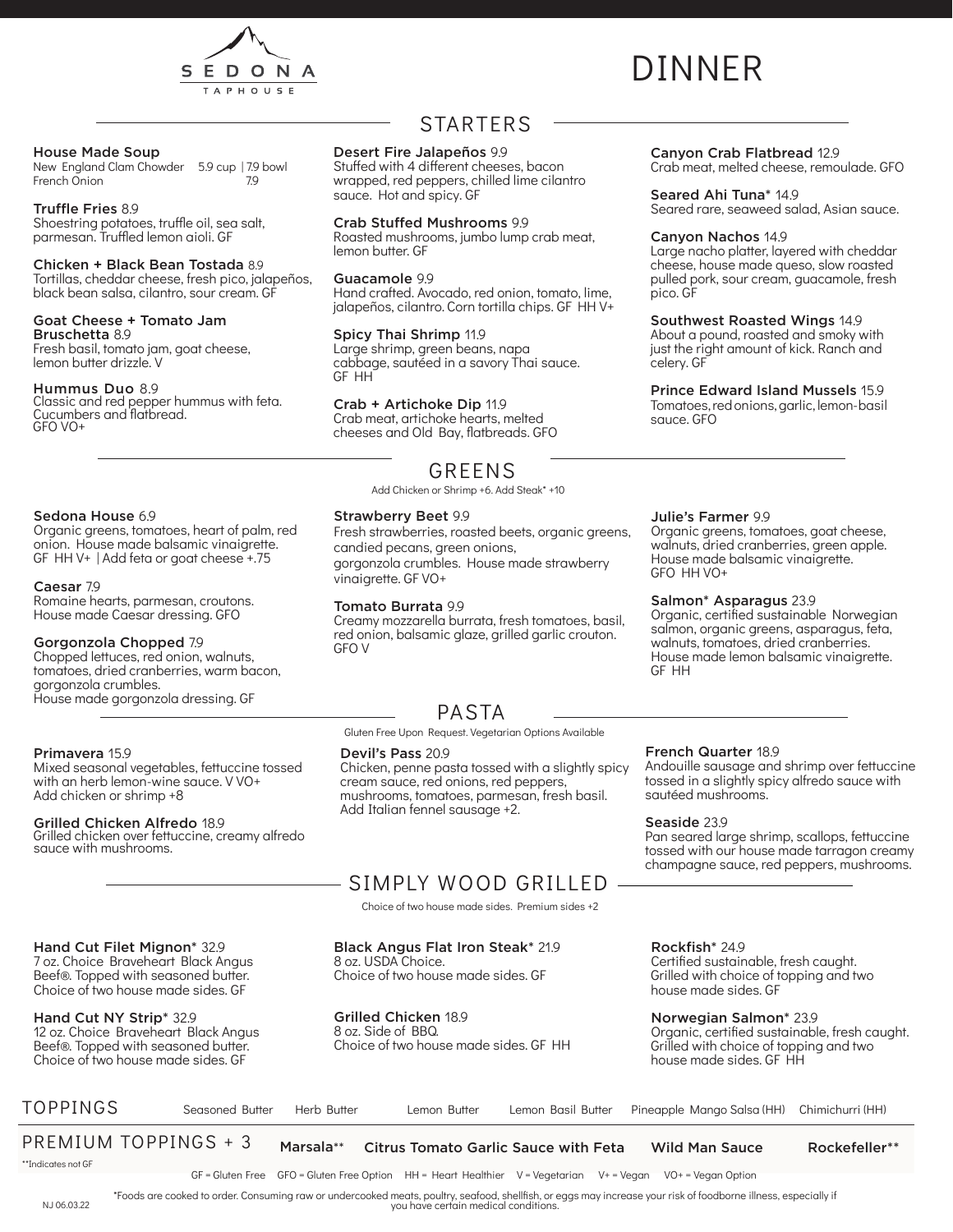## HOUSE SPECIALTIES

Antibiotic free, hormone free, cage free poultry. Organic, sustainable, antibiotic free salmon. Braveheart Black Angus Beef®.

#### Chicken Marsala 19.9

8 oz. Topped with our house made Marsala sauce and sautéed portabella mushrooms. Garlic whipped potatoes and steamed broccoli. GF

#### Chuckawalla Chicken 19.9

8 oz. Topped with melted goat cheese, sun-dried tomatoes and a citrus garlic sauce. Garlic whipped potatoes and grilled asparagus. GF

Roman Parmesan Crusted Chicken 19.9 Pan fried, panko and cheese crusted. Topped with an Italian salsa and melted mozzarella. Roasted Brussels sprouts and garlic whipped potatoes.

Smoky BBQ Beef Short Rib 26.9

Slow roasted, wood grilled Angus beef short rib, smoky BBQ sauce. Garlic whipped potatoes and jicama slaw. GF

#### Sedona Salisbury Steak 17.9

Tender salisbury steak\*, sautéed mushrooms, house made Marsala gravy. Garlic whipped potatoes and Mexican street corn.

#### Thai Glazed Salmon\* 24.9

Grilled, sweet with a hint of heat. Garlic whipped potatoes and steamed spinach.

#### Rainbow Trout 20.9

Certified sustainable. Broiled, lemon dill cucumber sauce. Garlic whipped potatoes and grilled asparagus.

#### Crab Stuffed Shrimp 24.9

Large shrimp stuffed with jumbo lump crab meat, fresh spinach, lemon butter, garlic whipped potatoes. GF

#### Sedona Crab Cakes 26.9

Two 4 oz, 'no filler' jumbo lump crab cakes with house made remoulade. Garlic whipped potatoes and Southwest corn. GF

#### Seared Scallops 25.9

Large wild large scallops topped with lemon butter. Garlic whipped potatoes and Southwest corn. GF

## BURGERS

All burgers served with choice of side. Add cherry-wood bacon +2. Gluten Free Bun +1

#### STH Burger 15.9

7 oz. Wagyu beef\*, pepper jack cheese, jicama slaw, sweet chili glaze, house made picante aioli, toasted potato bun. GFO

#### HANDHELDS

'Kobe Beef'\* Sliders Wagyu beef, Vermont cheddar, house made sauce, caramelized onions. With greens. 11.9

#### TACOS

Acapulco Fish Broiled mahi mahi, sautéed onions, avocado, pineapple mango salsa, chimi aioli, cilantro. With greens. GFO 13.9

#### FLATBREADS

South Rim Shrimp Shrimp, mozzarella, parmesan. fresh pico, avocado, cilantro. GFO 9.9

Seasoned tender steak, black bean salsa, sautéed onions, chipotle aioli, cheddar cheese, fresh pico, cilantro. With greens. GFO 13.9

Italiano

fresh basil. GFO 9.9

Southwest Steak

Salmon\* Sliders Organic, certified sustainable salmon, greens, tomato, red onion, chimi aioli. With greens. 13.9

Hangover Burger 16.9 7 oz. Wagyu beef\*, American cheese, bacon, over easy egg\*, house made sauce, caramelized onions, toasted potato bun. GFO

#### Cheeseburger 12.9

7 oz. Wagyu beef\*, romaine, tomato, red onion, pickles, choice of cheese, toasted potato bun. GFO The Beyond Burger 15.9

Plant-based veggie burger, American cheese, greens, tomato, red onion, house made sauce, toasted potato bun. GFO VO+

#### Crab Cake\* Sliders House made, remoulade, greens, red onion. With greens. 13.9

#### Prime Rib Sandwich

Sautéed mushrooms, caramelized onions, fontina cheese, horseradish sauce, toasted artisan roll. Served with natural au jus. GFO 14.9

### Havana Pork

Pulled pork, serrano chile sauce, jicama slaw, diced cucumber. With greens. 12.9

## Santa Fe Shrimp

made picante aioli, jicama slaw, pineapple mango salsa, cilantro. With greens. GFO 13.9

#### Margherita

Fresh basil, olive oil, garlic, tomato, fresh mozzarella, parmesan, balsamic reduction glaze. GFO V 8.9

## SIDES

All sides are GF except creamed spinach.

| <b>Garlic Whipped Potatoes</b> | $+4$ | <b>STH Bacon Succotash</b> | $+4$ | <b>Sweet Potato Fries</b>       | $+5$ |
|--------------------------------|------|----------------------------|------|---------------------------------|------|
| <b>Steamed Broccoli</b>        | $+4$ | Southwest Corn             | $+4$ | <b>Roasted Brussels Sprouts</b> | $+5$ |
| <b>Shoestring French Fries</b> | $+4$ | Fruit                      | $+4$ | <b>Creamed Spinach**</b>        | +5   |
| <b>Grilled Asparagus</b>       | +4   |                            |      | <b>Truffle Cauliflower</b>      | $+5$ |

\*Foods are cooked to order. Consuming raw or undercooked meats, poultry, seafood, shellfish, or eggs may increase your risk of foodborne illness, especially if you have certain medical conditions.

Crispy shrimp tossed with house

Italian fennel sausage, mozzarella, parmesan,

BBQ Chicken Chicken, BBQ sauce, melted mozzarella, red onion. GFO 9.9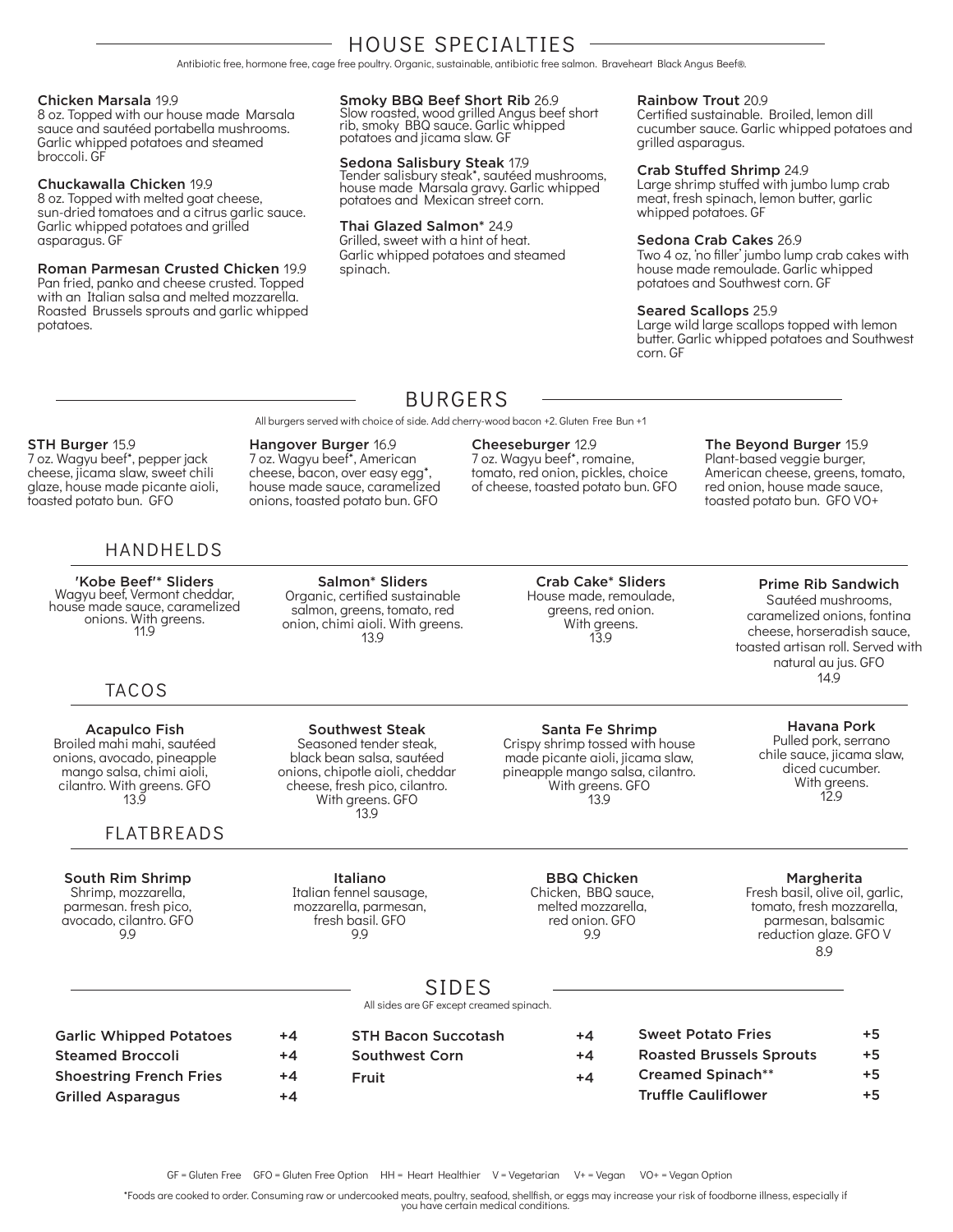## WINE

|                      | HOUSE 6 Chardonnay, Pinot Grigio, Pinot Noir, Cabernet Sauvignon, White Zinfandel |                             |         |
|----------------------|-----------------------------------------------------------------------------------|-----------------------------|---------|
|                      | Chateau Ste. Michelle Dry Riesling                                                | Columbia Valley, Washington | 9 30    |
|                      | <b>Bertani Pinot Grigio</b>                                                       | Veneto, Italy               | 9 34    |
|                      | <b>Brancott Sauvignon Blanc</b>                                                   | Marlborough, New Zealand    | 9 35    |
| WHITE                | Kim Crawford Sauvignon Blanc                                                      | Marlborough, New Zealand    | 39      |
|                      | <b>Cannonball Chardonnay</b>                                                      | Sonoma, California          | 9 32    |
|                      | <b>Hess Select Chardonnay</b>                                                     | California                  | 9   35  |
|                      | <b>Markwest Pinot Noir</b>                                                        | California                  | 11   36 |
|                      | <b>Apothic Red</b>                                                                | California                  | 8 30    |
|                      | Trapiche Malbec, Oak Cask                                                         | Mendoza, Argentina          | 8 28    |
|                      | <b>Francis Coppola Claret</b>                                                     | California                  | 9 32    |
|                      | Columbia Crest 'Grand Estates' Merlot                                             | Columbia Valley, Washington | 8 28    |
| RED                  | <b>Skyfall Merlot</b>                                                             | Washington                  | 10   34 |
|                      | Josh Cellars Cabernet Sauvignon                                                   | California                  | 11   36 |
|                      | Bertani Valpolicella                                                              | Veneto, Italy               | 10 36   |
|                      | <b>Seven Deadly Zin</b>                                                           | Lodi, California            | 10   34 |
|                      | 1000 Stories Zinfandel Bourbon                                                    | California                  | 12 40   |
|                      | <b>Barrel Aged</b>                                                                |                             |         |
| سا<br>S              | <b>Angels &amp; Cowboys</b>                                                       | Sonoma, California          | 9 30    |
| $\circ$<br>$\propto$ | <b>Bertani Berarosé</b>                                                           | Veneto, Italy               | 39      |
|                      | La Marca Prosecco                                                                 | Veneto, Italy               | 12      |
|                      | Anna De Cordiniu Brut Rosé                                                        | Penedews, Spain             | 40      |
| SPARKLING            |                                                                                   |                             |         |

### RESERVE SELECTION

| Mumm Napa Brut Prestige                | Napa Valley, California | 75               |
|----------------------------------------|-------------------------|------------------|
| Moët & Chandon                         | Champagne, France       | 105              |
| <b>Cakebread Chardonnay</b>            | California              | 75               |
| <b>Markham Merlot</b>                  | Napa Valley, California | 52               |
| <b>Duckhorn Merlot</b>                 | California              | 110              |
| Kendall Jackson Grand Reserve Cabernet | California              | 56               |
| Sauvignon                              |                         |                  |
| Goldschmidt Oakvill Cabernet Sauvignon | California              | 62               |
| <b>Caymus Cabernet Sauvignon</b>       | Napa Valley, California | 120 <sub>1</sub> |
| Ruffino Chiani Ducale Gold Label       | Italy                   | 56               |